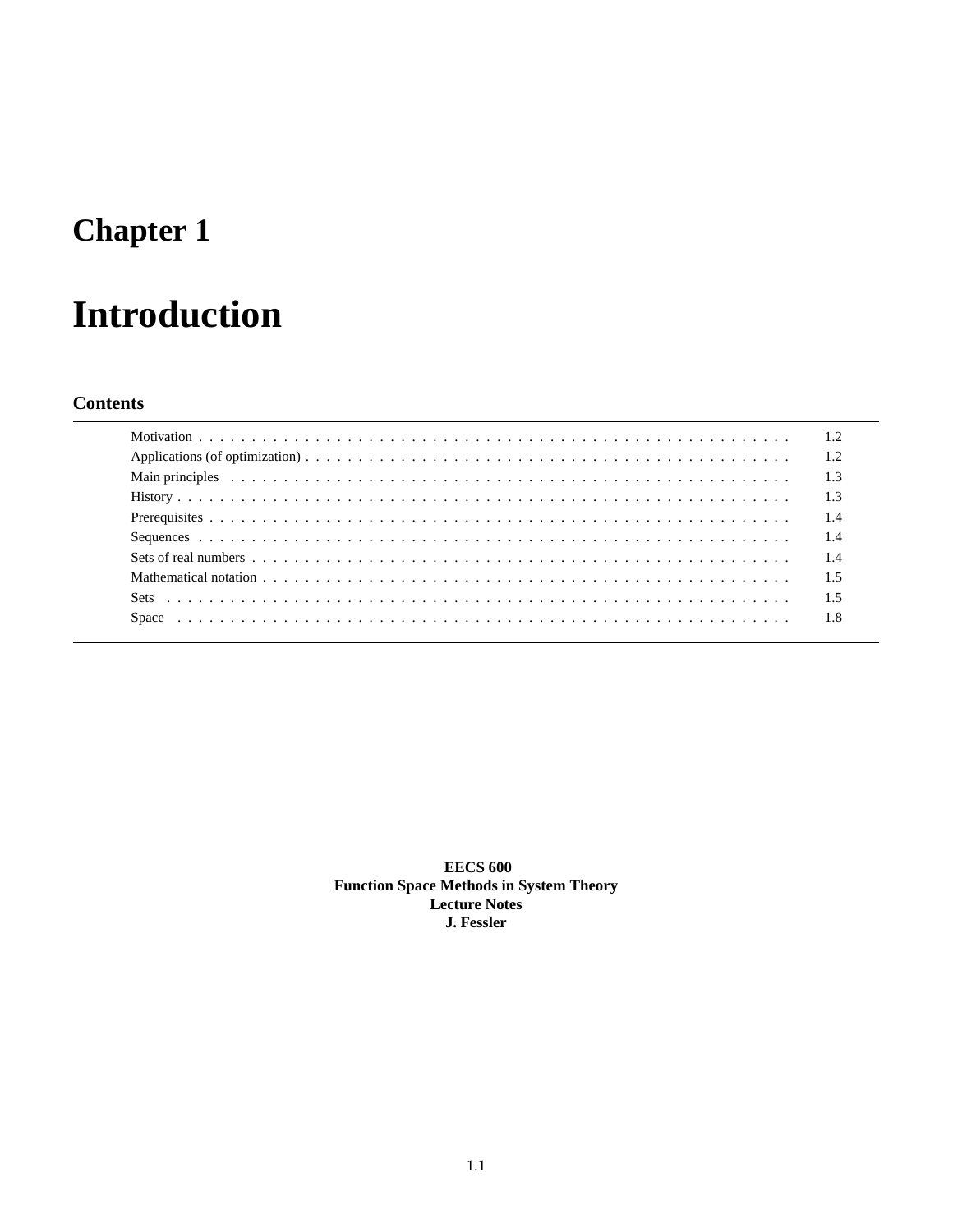### *1.1*

#### **Motivation**

*Preface.* "The primary objective of this book is to demonstrate that a rather large segment of the field of optimization can be effectively unified by a few geometric principles..."

*p.2.* "Most of the principal results in functional analysis are expressed as abstractions of intuitive geometric properties of ordinary 3D space."

Examples: point, line, plane, sphere, length, distance, angle, orthogonality, perpendicular projections, ...

"Some readers may look with great expectation towards functional analysis, hoping to discover new powerful techniques that will enable them to solve important problems beyond the reach of simpler mathematical analysis. Such hopes are rarely realized in practice. The primary utility of functional analysis ... is its role as a unifying discipline..."

The *unification* of ideas you have probably previously seen as special cases (such as the Cauchy-Schwarz inequality) is perhaps the main benefit of this course.

#### **Keywords**

- vector space, norm, inner product, Banach space, Hilbert space
- orthogonality, convexity, duality, hyperplanes, adjoints, pseudoinverse
- Euler-Lagrange equations, Gateaux and Fréchet differentials
- Kuhn-Tucker conditions, Lagrange multipliers, projections, etc.

#### *1.2*

#### **Applications (of optimization)**

- resource allocation
- planning (*e.g.*, production) Example. burn rate of booster rocket
- control
- approximation
- estimation (important for statistical signal processing)
- game theory

#### **Wavelets**

The concepts in this course will be of particular interest to students using tools like wavelets. For example, the second chapter of Vetterli and Kovacevic's text "Wavelets and subband coding" has a review of Hilbert spaces. Likewise, the classic book by Daubechies on wavelets contains many uses of function space methods. (Wavelets are not a prerequisite for EECS 600. But the topics of EECS 600 are nearly a prerequisite for serious analyses using wavelets!)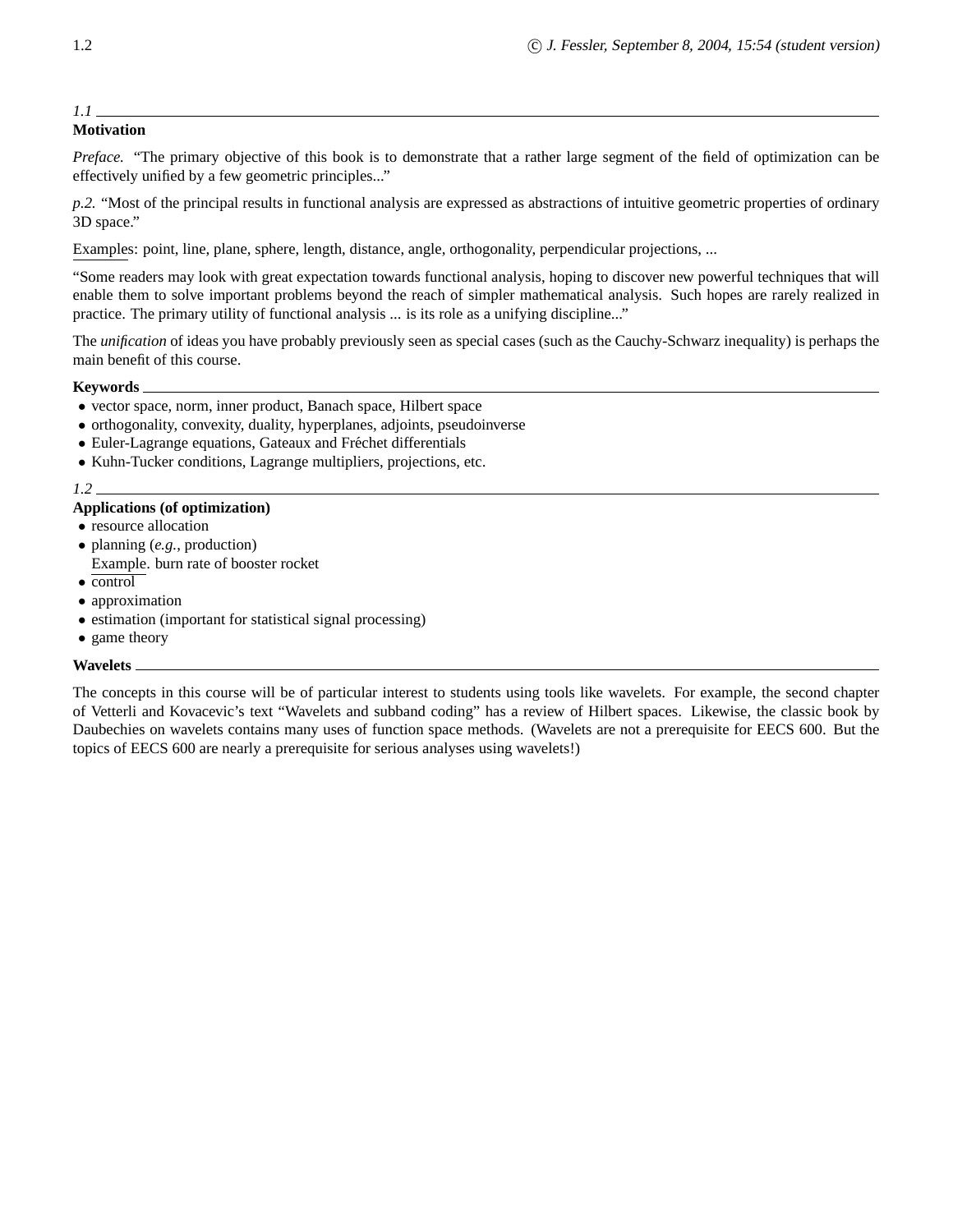# *1.3*

## **Main principles**

0. Infinite-dimensional vector spaces Example. The space of continuous real-valued functions on an interval  $[a, b]$ :

$$
C[a, b] = \{f : [a, b] \to \mathbb{R} : f \text{ is continuous}\}.
$$

#### 1. The **projection theorem**

In 3D Euclidean space, the shortest distance from a point to a plane is determined by the **perpendicular** from the point to the plane

(**Picture**) 2D, 3D cases showing point x, projection  $x^*$ , and plane  $P$ 

Generalized to higher dimensions, this principle forms the basis for least-squares approximation, control, and estimation procedures!

Example. Suppose we are given  $f_0 \in \mathcal{L}_2[0,1] \triangleq \left\{ f : [0,1] \to \mathbb{R} : \int_0^1 f^2(t) dt < \infty \right\}$ . Now consider the space of 2nd-order polynomials:  $P_2 = \{at^2 + bt + c : a, b, c \in \mathbb{R}\}.$ Problem. Find  $p \in P_2$  that minimizes  $\int_0^1 [f(t) - p(t)]^2 dt$ .

Solution. Interpret  $P_2$  as a "plane" in an appropriate function space, and  $\int_0^1$   $\left[\cdot - \cdot\right]^2 dt$  as a "distance." Then the projection theorem will say that the best p is such that  $f - p \perp P$ , which leads to a tractable, **finite-dimensional** linear algebra problem!

#### 1b. **Completeness**

If we use more and more components for approximation, will the error converge to zero? This depends in part on whether we have a **complete** basis. We claim in undergraduate signals and systems courses that "the Fourier basis is complete." Similar claims are made about various wavelet bases. This course provides the tools to make such statements rigorous.

#### 2. The **Hahn-Banach theorem**

In its simplest form, it states that given sphere and a point outside that sphere, there exists a (hyper)plane that separates them. **(Picture**) in 2D: ⋅ |◦ **ch. 5 cover 100 pages away!** 

#### 3. **Duality**

Converting between minimization and maximization problems, usually by exchanging vectors and hyperplanes.

Example. The shortest distance from a point to a sphere equals the maximum of the distances from the point to separating hyperplanes. (Note that H.B. ensures the existence of such hyperplanes.)

**(Picture)** in 2D: · /◦

#### 4. **Differentials**

In ordinary calculus one maximizes a function by equating its derivative to zero (and then checking the sign of the second derivative).

In finite dimensional spaces one equates the **gradient** of a function to zero.

For optimization over infinite-dimensional spaces, we require generalizations of these concepts.

Preview: at an extremum, the tangent hyperplane to the graph of the function is horizontal. So hyperplanes arise here too!

#### **History**

The mathematics of functional analysis is relatively new. Stefan **Banach**, the Polish founder of much of functional analysis, lived from 1892-1945 and published his book "Théorie des opérations linéaires" (which does not look like Polish to me) in 1932.

Only in 1973 did Enflo prove that there is a separable Banach space that has no Schauder basis (after Luenberger's book was written!) [1].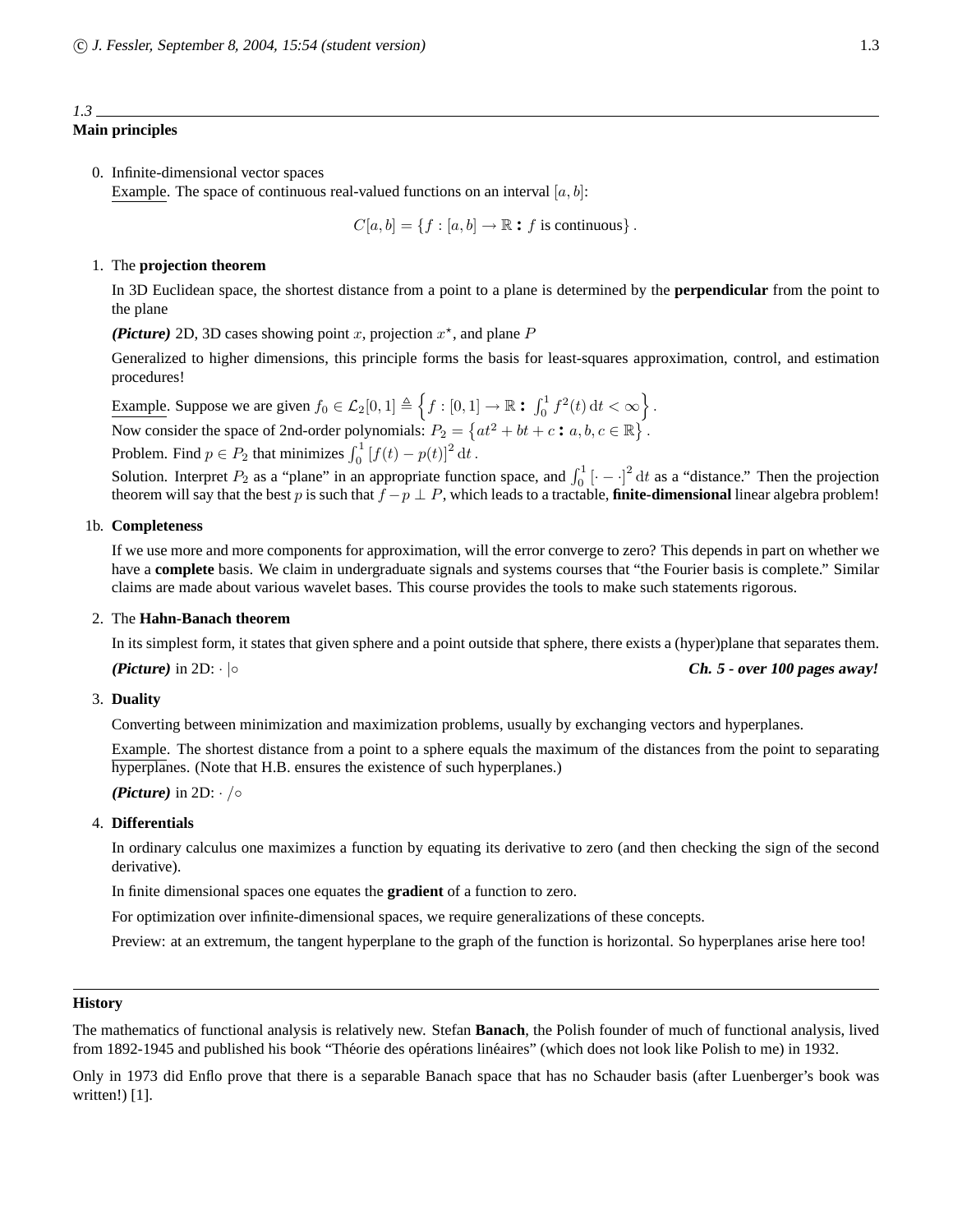#### **Prerequisites**

- Linear algebra (vectors, matrices, eigenvalues, etc.) (Math 419 or equivalent) For example: the determinant of a (square) matrix is the product of its eigenvalues.
- Differentiation

We say  $f(t)$  is **differentiable** at t with **derivative**  $\dot{f}(t)$  iff

$$
\lim_{\delta \to 0} \frac{f(t+\delta)-f(t)}{\delta} = \dot{f}(t), \text{ i.e., } \forall \varepsilon > 0, \exists \delta_0 > 0 \text{ s.t. } |\delta| < \delta_0 \Longrightarrow \left| \frac{f(t+\delta)-f(t)}{\delta} - \dot{f}(t) \right| < \varepsilon.
$$

• Limits and convergence

A sequence  $x_n$  of real (or complex) numbers is said to **converge** to a limit x iff

$$
\forall \varepsilon > 0, \ \exists N_{\varepsilon} < \infty \ \text{s.t.} \ n \ge N_{\varepsilon} \Longrightarrow |x_n - x| < \varepsilon.
$$

Such concepts are discussed at length in Math 451.

This course will be mathematically "self contained" in that any such concepts needed from Math 451 will be briefly reviewed. But, review **supremum**, **infimum**, **limit superior**, **limit inferior**.

Other examples: if  $a_n \to a$  and  $b_n \to b$ , then  $a_n + b_n \to a + b$ . • Completeness of Euclidean space.

Any Cauchy sequence of real numbers converges. (Proven in Math 451; we will take this as given.)

#### **Sequences**

Sequences are denoted  $x_1, x_2, \ldots$  or  $\{x_n\}_{n=1}^{\infty}$  or  $\{x_n\}$ .

**Definition.** A real number s is called the **limit superior** of a sequence  $\{x_n\}$  and denoted  $s = \limsup_{n \to \infty} x_n$  iff

 $\forall \varepsilon > 0$ ,  $\exists N \text{ s.t. } \forall n > N, x_n < s + \varepsilon$ 

and

$$
\forall \varepsilon > 0 \text{ and } M > 0, \exists n > M, \text{ s.t. } x_n > s - \varepsilon.
$$

If  $\{x_n\}$  is not bounded above, we write  $\limsup x_n = \infty$ .

**Definition.** The **limit inferior** is

$$
\liminf_{n \to \infty} x_n = -\limsup_{n \to \infty} -x_n.
$$

If  $\liminf x_n = \limsup x_n = y$ , then we write  $\lim_{n \to \infty} x_n = y$ . Example. If  $x_n = (-1)^n + 7/n$ , then  $\limsup x_n = 1$  and  $\liminf x_n = -1$ .

#### **Sets of real numbers**

**Definition.** The **least upper bound** or **supremum** of a set  $S$  of real numbers that is bounded above is the smallest real number  $y$ such that  $x \leq y$ ,  $\forall x \in S$ , and is denoted sup  $\{x : x \in S\}$ . If S is not bounded above, then sup  $\{x : x \in S\} = \infty$ .

**Definition.** Similarly, the **greatest lower bound** or **infimum** of S is denoted inf  $\{x : x \in S\}$ , which can be  $-\infty$ .

**Fact.** These quantities always exist (they may be  $\pm \infty$ ) for a nonempty set S.

Example. If  $S = \mathbb{Q} \cap (0, 1)$ , then sup  $S = 1$  and inf  $S = 0$ .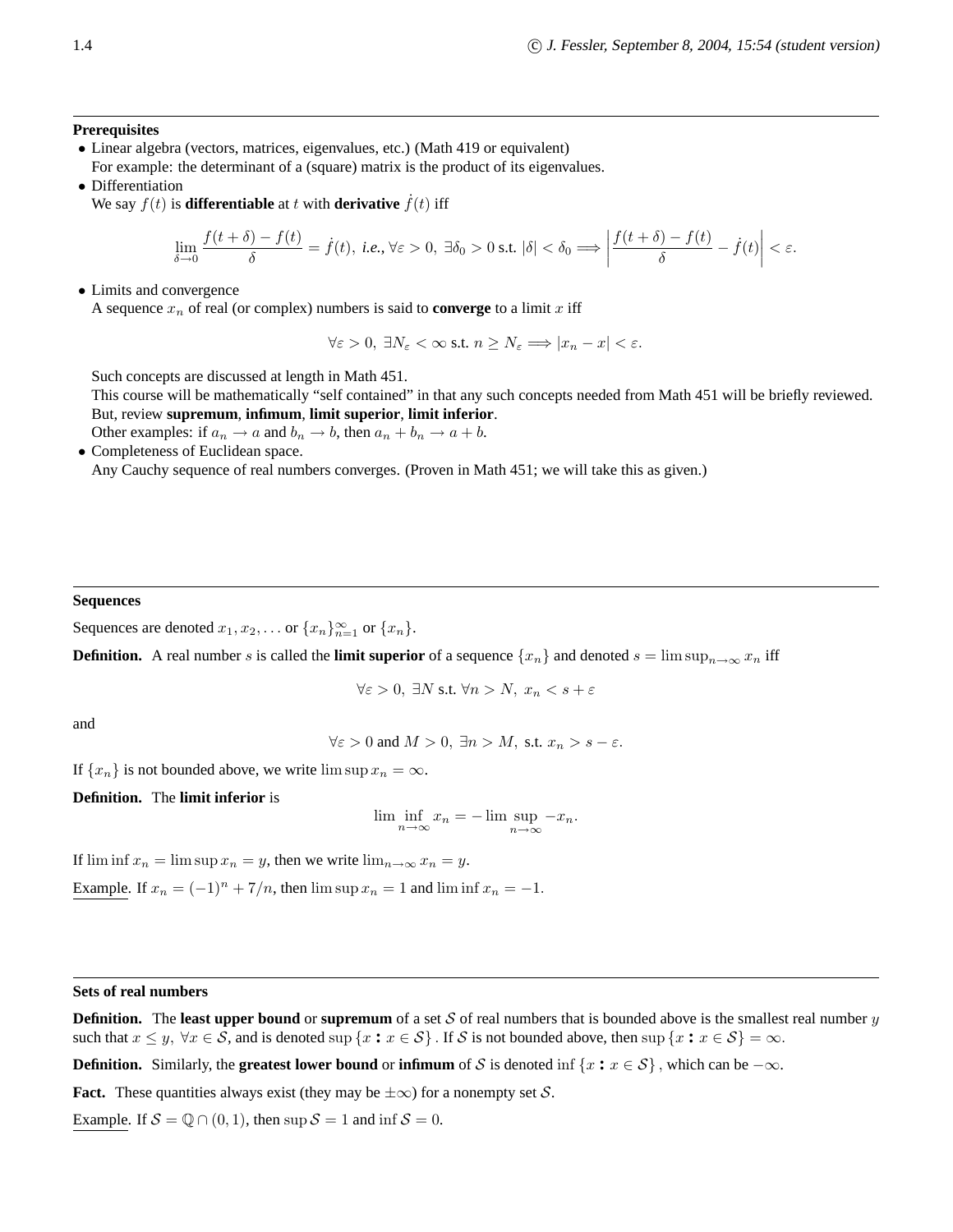#### **Mathematical notation**

| Symbol       | Meaning                                                                     |
|--------------|-----------------------------------------------------------------------------|
| $\mathbb R$  | Real numbers                                                                |
| $\mathbb{C}$ | Complex numbers                                                             |
| N            | Natural numbers $\{1, 2, 3, \ldots\}$                                       |
| $\mathbb Z$  | Integers $\{ \ldots, -2, -1, 0, 1, 2, \ldots \}$ (German Zahlen = integers) |
| $\mathbb O$  | rational numbers (quotients)                                                |

| Symbol | how it is read         |
|--------|------------------------|
|        | "such that"            |
| ㅋ      | "there exists"         |
|        | "for all"              |
|        | "if and only if" (iff) |
|        | "implies"              |
|        | "maps into"            |

#### **Sets**

This review of sets is provided for completeness, and contains more than we really need in 600.

#### **Definitions**

Set theory was largely created by G. Cantor (1845-1918), who, according to [2, p. 1] defined a set as follows.

**Definition.** A **set** is a collection of definite, distinguishable objects of our thought, to be conceived as a whole.

The "objects of our thought" in sets are called **elements** or **members**.

Often upper case letters early in the alphabet denote sets:  $A, B, C$ .

Often lower case letters denote generic elements of sets:  $a, b, x, y, s$ .

The **universal set**, denoted Ω, contains all the elements of interest in a particular context.

The **empty set**, denoted  $\emptyset$ , contains no elements.

#### **Set membership**

- $x \in A$  means x is an element of set A. Read: x is in A, or x belongs to A, or x is a member of A.
- $x \notin A$  means x is not an element of set A

#### **Set notation**

Often we enumerate set contents in braces:  $A = \{1, 2, \ldots, 10\}$ , or by properties:  $A = \{x \in \mathbb{N} : x \le 10\}$ . By definition:  $A = \{x \in \Omega : x \in A\}$ An interval on the real line:  $A = [2, 5) = \{x \in \mathbb{R} : 2 \le x < 5\}$ 

#### **Set relationships**

**Subset**  $A \subseteq B$  iff  $\forall x, x \in A \Longrightarrow x \in B$  (*i.e.*, every element of A must also be in B) **Proper Subset**  $A \subset B$  iff  $A \subseteq B$  and  $\exists x \in B$  such that  $x \notin A$ **Equality**  $A = B$  iff  $(\forall x, x \in A \iff x \in B)$  iff  $(A \subseteq B \text{ and } B \subseteq A)$ **Disjoint or Mutually Exclusive Sets**: no common elements:  $x \in A \implies x \notin B$ . Equivalently:  $x \in B \implies x \notin A$ 

#### **Set operations**

| <b>Union</b>                | $A \cup B = A + B = \{x \in \Omega : x \in A \text{ or } x \in B\}$                                         |
|-----------------------------|-------------------------------------------------------------------------------------------------------------|
| <b>Intersection</b>         | $A \cap B = AB = \{x \in \Omega : x \in A \text{ and } x \in B\}$                                           |
| <b>Complement</b>           | $A^c = \overline{A} = \{x \in \Omega : x \notin A\}$                                                        |
| <b>Difference</b>           | $A - B = A \cap B^c = \{x \in A : x \notin B\}$ ( <i>i.e.</i> , the elements of A that are <i>not</i> in B) |
| (aka <b>set reduction</b> ) |                                                                                                             |

**(Picture)** Venn Diagram

#### **Disjoint sets or Mutually exclusive sets**

Sets A and B are **disjoint** iff  $A \cap B = \emptyset$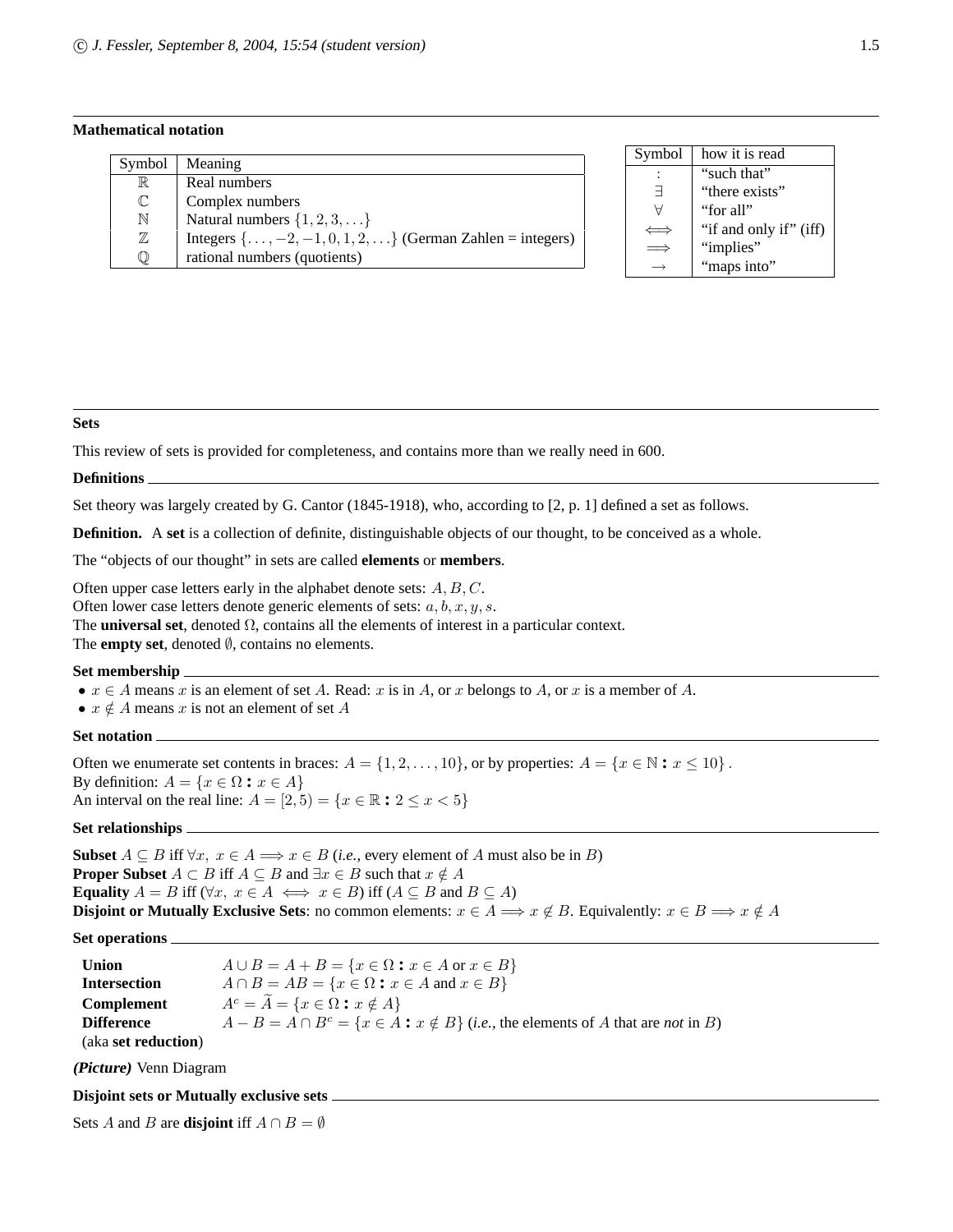**Set algebra**

| <b>Commutative Laws</b>  | $A \cup B = B \cup A$                                     |
|--------------------------|-----------------------------------------------------------|
|                          | $A \cap B = B \cap A$                                     |
| <b>Associative Laws</b>  | $A \cup (B \cup C) = (A \cup B) \cup C$                   |
|                          | $A \cap (B \cap C) = (A \cap B) \cap C$                   |
| <b>Distributive Laws</b> | $A \cup (B \cap C) = (A \cup B) \cap (A \cup C)$          |
|                          | $A \cap (B \cup C) = (A \cap B) \cup (A \cap C)$          |
| De Morgan's Laws         | $\widetilde{A \cap B} = \widetilde{A} \cup \widetilde{B}$ |
|                          | $\widetilde{A \cup B} = \widetilde{A} \cap \widetilde{B}$ |
|                          |                                                           |

Proof of  $\star: x \in \widetilde{A \cup B} \iff x \notin A \cup B \iff x \notin A$  and  $x \notin B \iff x \in \widetilde{A}$  and  $x \notin \widetilde{B} \iff x \in \widetilde{A} \cap \widetilde{B}$ .

Because of the commutative and associative laws, the following notation is unambiguous:

$$
\bigcup_{i=1}^{n} A_i = A_1 \cup A_2 \cup \ldots \cup A_n \quad \text{and} \quad \bigcap_{i=1}^{n} A_i = A_1 \cap A_2 \cap \ldots \cap A_n.
$$

One can also have countable and uncountable unions. For example, by definition:

$$
A = \bigcup_{x \in A} \{x\}.
$$

#### **Set partition**

The sets  $A_1, A_2, \ldots, A_n$  are said to **partition** B iff

- $B = \bigcup_{i=1}^{n} A_i$ , and
- $A_i \cap \overline{A_j} = \emptyset$ ,  $i \neq j$  (*i.e.*, the  $A_i$ 's are mutually exclusive or disjoint).

#### **Duality principle**

In any set identity, if you replace  $\cap$  by  $\cup$ ,  $\cup$  by  $\cap$ ,  $\Omega$  by  $\emptyset$ , and  $\emptyset$  by  $\Omega$ , then the new identity is also true.

Example: Distributive Laws, De Morgan's Laws. Example:  $A \cap \Omega = A$  becomes  $A \cup \emptyset = A$ 

#### **Set properties** (important for probability)

- $\bullet$   $\emptyset = \Omega, \ \Omega = \emptyset$
- $A \cup \widetilde{A} = \Omega$
- $A \cap \overline{A} = \emptyset$ .
- Thus A and  $\widetilde{A}$  partition  $\Omega$
- $\bullet$   $\underline{A} = A$
- $\widetilde{A} = \Omega A$
- $A \cup \Omega = \Omega$ , so from the **duality principle**: **??**
- etc.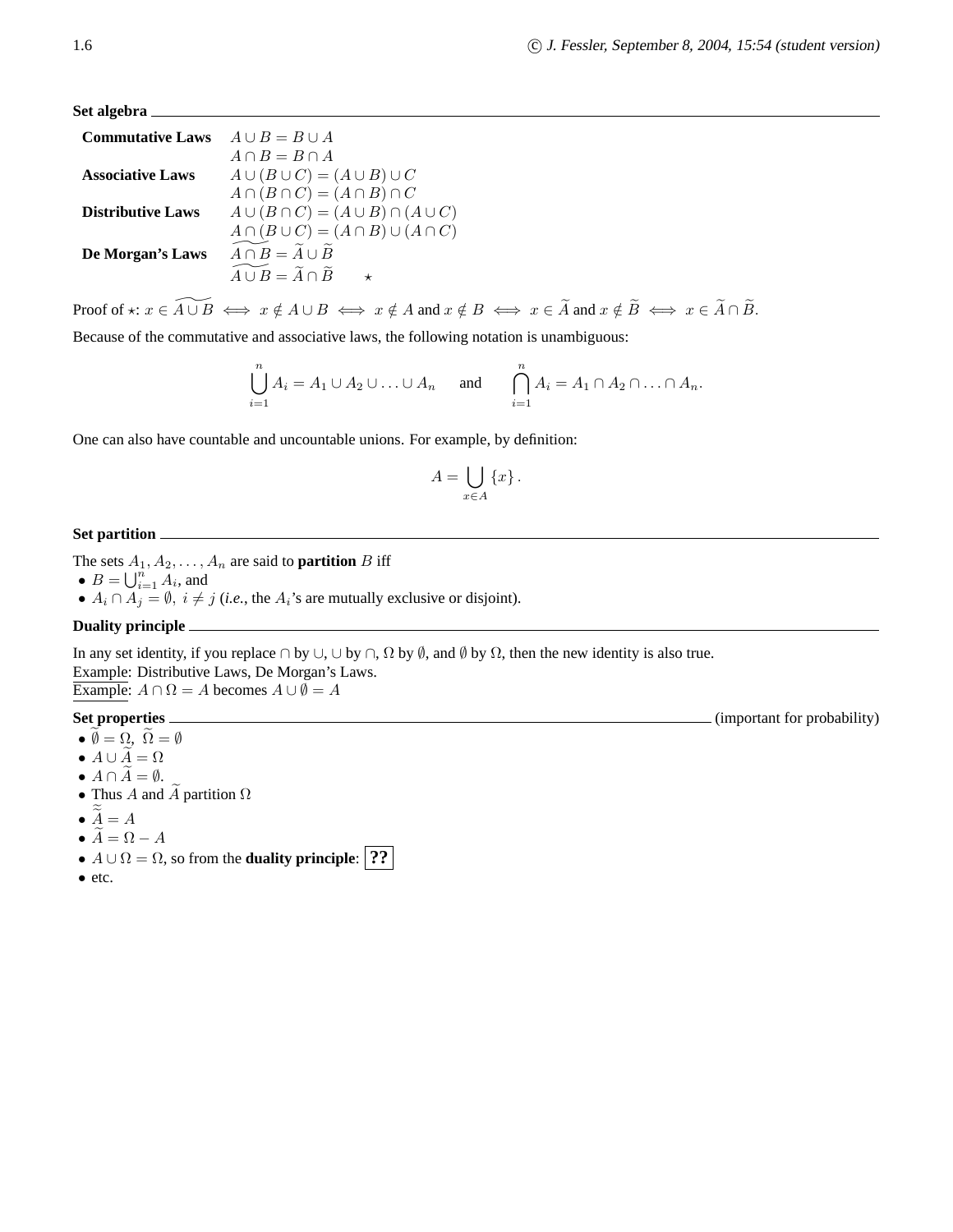#### **Set functions**

The following definitions generalize the usual definitions of functions on the real line used in calculus.

 $f: A \to B$  is a **function** from A to B iff  $\forall x \in A$ ,  $f(x) \in B$ , *i.e.*, for every element x of A, the function f assigns a value denoted  $f(x)$  that is a member of B.

We also say f is a **mapping** from A **into** B.

Calculus is concerned primarily with functions on the real line:  $f : \mathbb{R} \to \mathbb{R}$ , such as  $f(x) = x^2$ . In probability we use more general functions.

Example. In a coin tossing experiment with 2 coin tosses, the sample space is  $\Omega = \{HH, HT, TH, TT\}$ , and we might be interested in the function  $f : \Omega \to \mathbb{R}$  that returns the number of tails:

$$
f(s) = \begin{cases} 0, & \text{if } s = \text{HH} \\ 1, & \text{if } s = \text{HT} \\ 1, & \text{if } s = \text{TH} \\ 2, & \text{if } s = \text{TT}. \end{cases}
$$

When  $f : A \to B$ , the set A is called the **domain** of f.

We say f is **defined on** A.

The elements  $f(x)$  are called the *values* of  $f$ . The **range** of f is denoted  $R(f) = \{f(x) : x \in A\}$  and is the set of values of f. Note that  $R(f) \subseteq B$ .

If  $E \subseteq A$ , then  $f(E) = \{f(x) : x \in E\}$  is called the **image** of E under the mapping f. Thus  $R(f) = f(A)$ . Also  $f(A) \subseteq B$ .

However, if  $f(A) = B$ , then we say f maps A **onto** B. This is a stronger condition than "into."

If  $E \subseteq B$ , then  $f^{-1}(E) = \{x \in A : f(x) \in E\}$  is called the **inverse image** of E under f. In particular, if  $y \in B$ , then  $f^{-1}(y) = f^{-1}(\{y\}) = \{x \in A : f(x) = y\}.$ 

If for every  $y \in B$ ,  $f^{-1}(y)$  is (at most) a single element of A, then f is called a **one-to-one** mapping of A into B. Equivalently, f is a **one-to-one** mapping of A into B iff  $x_1 \in A$  and  $x_2 \in A$  and  $x_1 \neq x_2 \implies f(x_1) \neq f(x_2)$ . In other words, if  $x_1$  and  $x_2$  are two distinct elements of A, then f must map those two elements to different values in B. If in addition,  $f(A) = B$ , then f is called a one-to-one mapping of A onto B.

**Examples**

 $A_1 = \{1, 2, 3\}$  $A_2 = \{-3, -2, -1, 1, 2, 3\}$  $B_1 = \{2, 4, 8\}$  $B_2 = \{2, 3, 4, 8\}$ 

The function  $f_1(x) = 2^{|x|}$  maps  $A_2$  onto  $B_1$ , and maps  $A_2$  into  $B_2$ , because  $f_1(A_2) = \{2, 4, 8\}$ .

The function  $f_2(x) = 2^x$  is a one-to-one mapping of  $A_1$  onto  $B_1$ , and is a one-to-one mapping of  $A_1$  into  $B_2$ . Note that  $f_2^{-1}(3) = \emptyset$ , because there are no points x in  $A_1$  (or  $A_2$ ) for which  $f_2(x) = 3$ .